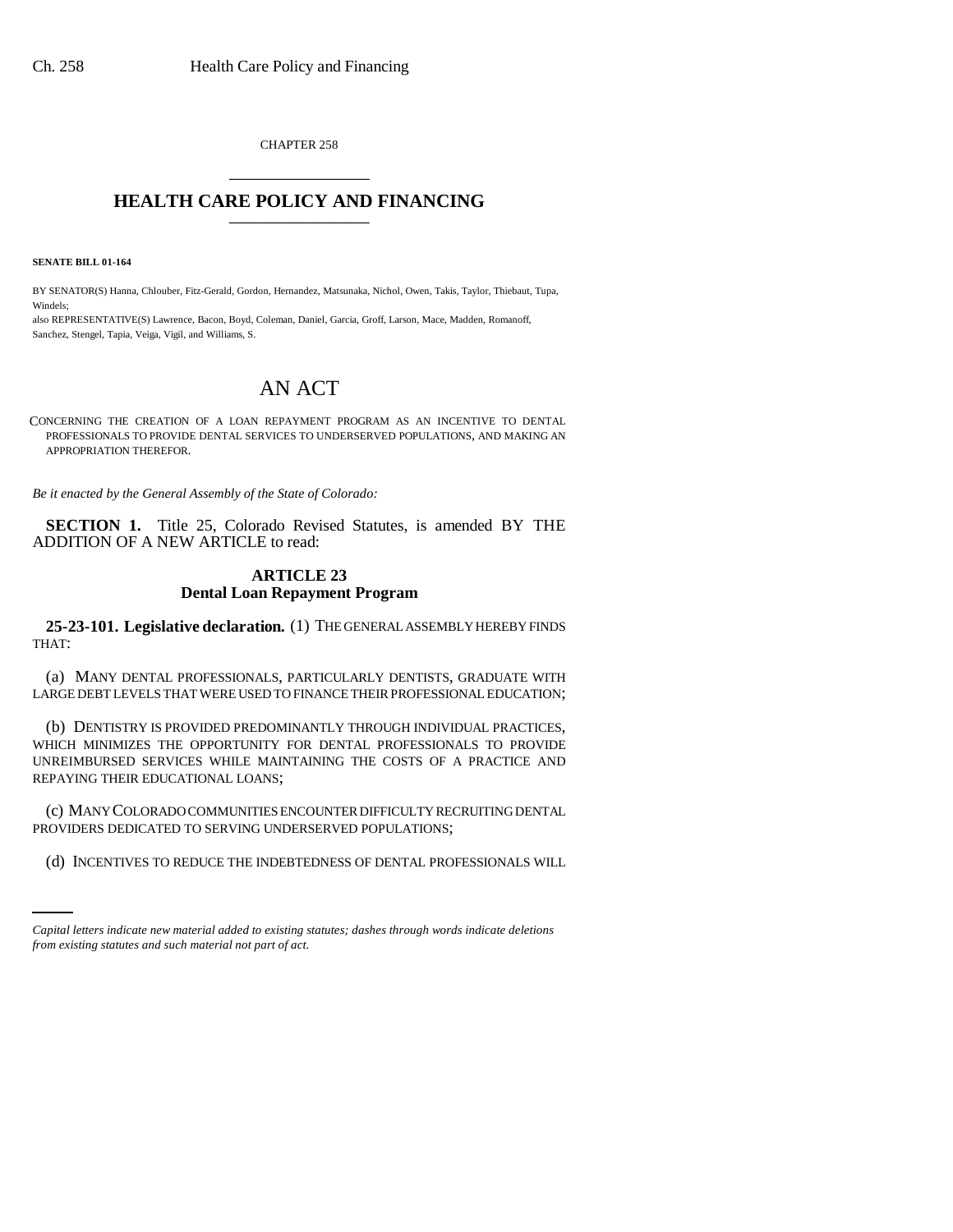INCREASE ACCESS TO DENTAL CARE FOR UNDERSERVED POPULATIONS.

(2) THE GENERAL ASSEMBLY ALSO FINDS THAT, DURING THE 2000 REGULAR SESSION, THE GENERAL ASSEMBLY EXPANDED THE CHILDREN'S BASIC HEALTH PLAN TO INCLUDE DENTAL SERVICES AND PAID FOR SUCH EXPANSION OUT OF THE TOBACCO SETTLEMENT MONEYS, BUT, DUE TO A LACK OF DENTAL PROVIDERS, THE INCLUSION OF DENTAL CARE SERVICES WAS MADE CONTINGENT UPON AN ADEQUATE NUMBER OF DENTAL PROVIDERS BEING WILLING TO PROVIDE SERVICES. THE GENERAL ASSEMBLY HEREBY FINDS THAT THE LOAN REPAYMENT PROGRAM CREATED IN THIS ARTICLE WOULD PROVIDE A METHOD TO DEVELOP THE INFRASTRUCTURE AND RESOURCES NEEDED TO PROVIDE DENTAL SERVICES AS PART OF THE CHILDREN'S BASIC HEALTH PLAN.

(3) THE GENERAL ASSEMBLY, THEREFORE, STATES THAT THE PURPOSE OF THIS ARTICLE IS TO ENCOURAGE AND ENABLE DENTAL PROFESSIONALS TO PROVIDE CARE THROUGH THE CHILDREN'S BASIC HEALTH PLAN AND THE MEDICAID PROGRAM AND TO OTHER UNDERSERVED POPULATIONS IN COLORADO BY THE USE OF A FINANCIAL INCENTIVE PROGRAM.

**25-23-102. Definitions.** AS USED IN THIS ARTICLE, UNLESS THE CONTEXT OTHERWISE REQUIRES:

(1) "BOARD" MEANS THE STATE BOARD OF HEALTH.

(2) "ELIGIBLE DENTAL PROFESSIONAL" MEANS A PERSON WHO IS:

(a) A DENTIST LICENSED IN COLORADO PURSUANT TO ARTICLE 35 OF TITLE 12, C.R.S.; OR

(b) A DENTAL HYGIENIST LICENSED IN COLORADO PURSUANT TO ARTICLE 35 OF TITLE 12, C.R.S.

(3) "LOAN REPAYMENT ASSISTANCE" MEANS FINANCIAL ASSISTANCE IN PAYING ALL OR PART OF THE PRINCIPAL, INTEREST, AND OTHER RELATED EXPENSES OF A LOAN FOR PROFESSIONAL EDUCATION IN EITHER DENTISTRY OR DENTAL HYGIENE, WHICHEVER IS APPROPRIATE.

(4) "MASTER SETTLEMENT AGREEMENT" MEANS THE MASTER SETTLEMENT AGREEMENT, THE SMOKELESS TOBACCO MASTER SETTLEMENT AGREEMENT, AND THE CONSENT DECREE APPROVED AND ENTERED BY THE COURT IN THE CASE DENOMINATED *STATE OF COLORADO, EX REL.GALE A.NORTON,ATTORNEY GENERAL V.R.J.REYNOLDS TOBACCO CO.; AMERICAN TOBACCO CO., INC.; BROWN & WILLIAMSON TOBACCO CORP.; LIGGETT GROUP INC.; LORILLARD TOBACCO COMPANY;PHILLIP MORRIS,INC.; UNITED STATES TOBACCO CO.; B.A.T. INDUSTRIES, P.L.C.; THE COUNCIL FOR TOBACCO RESEARCH--U.S.A., INC.; AND TOBACCO INSTITUTE, INC.,* CASE NO. 97 CV 3432, IN THE DISTRICT COURT FOR THE CITY AND COUNTY OF DENVER.

(5) "UNDERSERVED POPULATION" INCLUDES BUT IS NOT LIMITED TO:

(a) INDIVIDUALS ELIGIBLE FOR MEDICAL ASSISTANCE UNDER ARTICLE 4 OF TITLE 26, C.R.S.;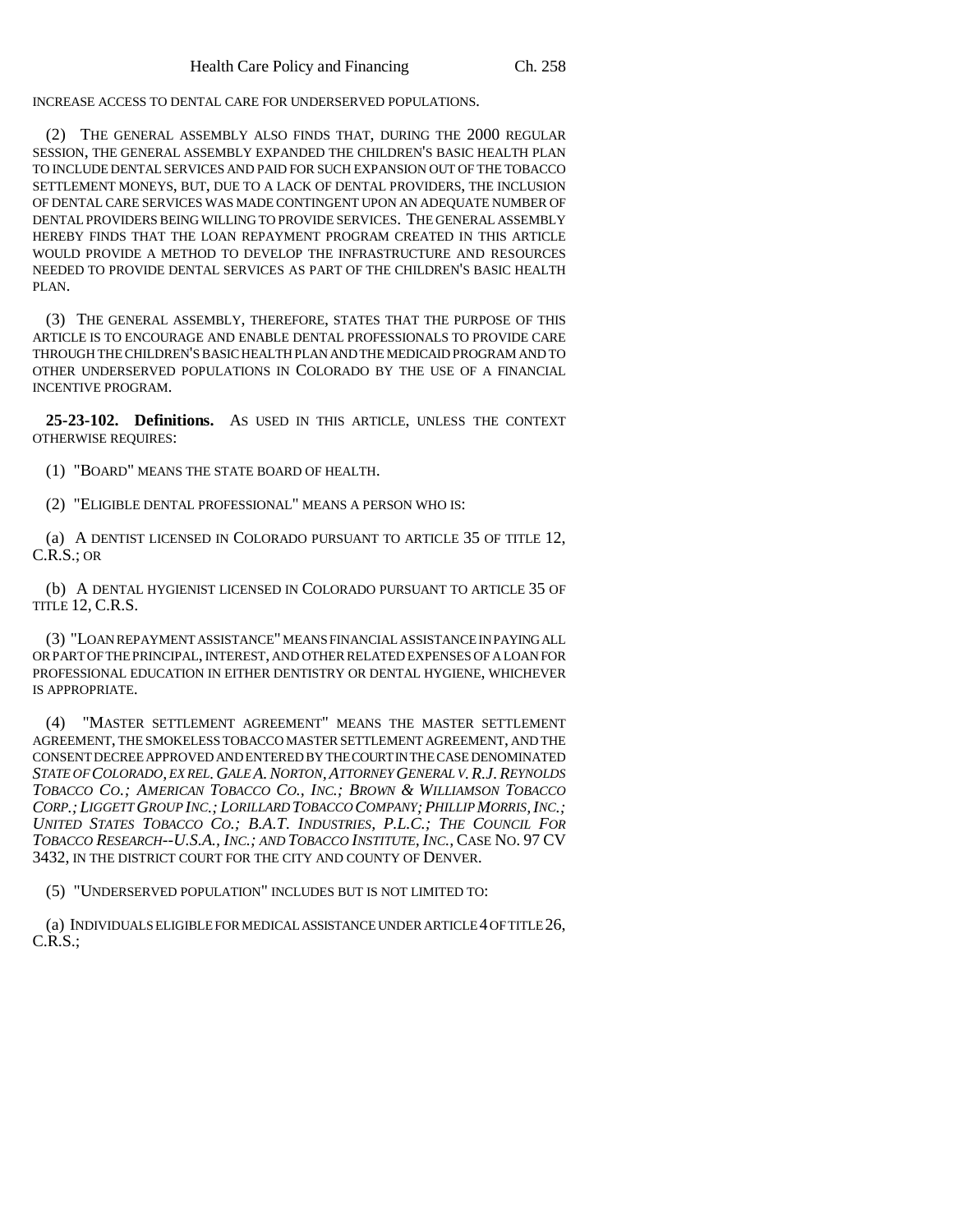(b) INDIVIDUALS ENROLLED IN THE CHILDREN'S BASIC HEALTH PLAN PURSUANT TO ARTICLE 19 OF TITLE 26, C.R.S.;

(c) INDIVIDUALS ELIGIBLE FOR MEDICAL SERVICES PURSUANT TO THE PROGRAM FOR THE MEDICALLY INDIGENT SET FORTH IN ARTICLE 15 OF TITLE 26, C.R.S.;

(d) INDIVIDUALS WHO ARE PROVIDED SERVICES BY A DENTAL PROFESSIONAL AND WHO ARE CHARGED FEES ON A SLIDING SCALE BASED UPON INCOME OR WHO ARE SERVED WITHOUT CHARGE.

**25-23-103. State loan repayment program for dentists and dental hygienists serving underserved populations - creation - conditions.** (1) SUBJECT TO AVAILABLE APPROPRIATIONS, THE DEPARTMENT OF PUBLIC HEALTH AND ENVIRONMENT SHALL DEVELOP AND MAINTAIN A STATE DENTAL LOAN REPAYMENT PROGRAM IN WHICH THE STATE AGREES TO PAY ALL OR PART OF THE PRINCIPAL, INTEREST, AND RELATED EXPENSES OF THE EDUCATIONAL LOANS OF EACH ELIGIBLE DENTAL PROFESSIONAL. THE DEPARTMENT OF PUBLIC HEALTH AND ENVIRONMENT SHALL OPERATE THE PROGRAM IN COOPERATION WITH OTHER HEALTH PROFESSIONAL LOAN REPAYMENT PROGRAMS.

(2) A DENTAL PROFESSIONAL IS ELIGIBLE FOR LOAN REPAYMENT ASSISTANCE IF THE DENTAL PROFESSIONAL MEETS AT LEAST ONE OF THE FOLLOWING CRITERIA:

(a) THE DENTAL PROFESSIONAL IS EMPLOYED BY A FEDERALLY QUALIFIED HEALTH CENTER;

(b) THE DENTAL PROFESSIONAL OWNS OR IS EMPLOYED BY A PRACTICE THAT REMAINS OPEN TO NEW CLIENTS ENROLLED IN THE MEDICAID PROGRAM OR THE CHILDREN'S BASIC HEALTH PLAN PROGRAM;

(c) THE DENTAL PROFESSIONAL OWNS OR IS EMPLOYED BY A PRACTICE THAT PROVIDES A SIGNIFICANT LEVEL OF SERVICE TO UNDERSERVED POPULATIONS AS DEFINED IN RULE BY THE BOARD; OR

(d) THE DENTAL PROFESSIONAL PROVIDES, ON A PRO BONO BASIS, A SIGNIFICANT LEVEL OF SERVICE TO UNDERSERVED POPULATIONS.

(3) LOAN REPAYMENTS SHALL BE AVAILABLE TO ELIGIBLE DENTAL PROFESSIONALS ON AN ANNUAL BASIS, HOWEVER, AN ELIGIBLE DENTAL PROFESSIONAL SHALL ENTER INTO A CONTRACT, AS A CONDITION OF QUALIFYING FOR THE LOAN REPAYMENT ASSISTANCE, IN WHICH THE DENTAL PROFESSIONAL AGREES TO PROVIDE CARE TO UNDERSERVED POPULATIONS FOR A MINIMUM OF TWO YEARS. THE DEPARTMENT OF PUBLIC HEALTH AND ENVIRONMENT SHALL ENTER INTO CONTRACTS WITH ELIGIBLE DENTAL PROFESSIONALS ON OR AFTER APRIL 1, 2002.

(4) THE BOARD MAY ESTABLISH THE TOTAL AMOUNT OF ANNUAL FINANCIAL ASSISTANCE AVAILABLE UNDER THE LOAN REPAYMENT PROGRAM TO ANY DENTAL PROFESSIONAL IN ORDER TO PROMOTE RECRUITMENT AND RETENTION OF A DENTAL PROFESSIONAL. ANY CONTRACTS FOR LOAN REPAYMENT SHALL INCLUDE REASONABLE PENALTIES FOR BREACH OF CONTRACT. IN THE EVENT OF A BREACH OF CONTRACT FOR A LOAN REPAYMENT ENTERED INTO PURSUANT TO THIS ARTICLE, THE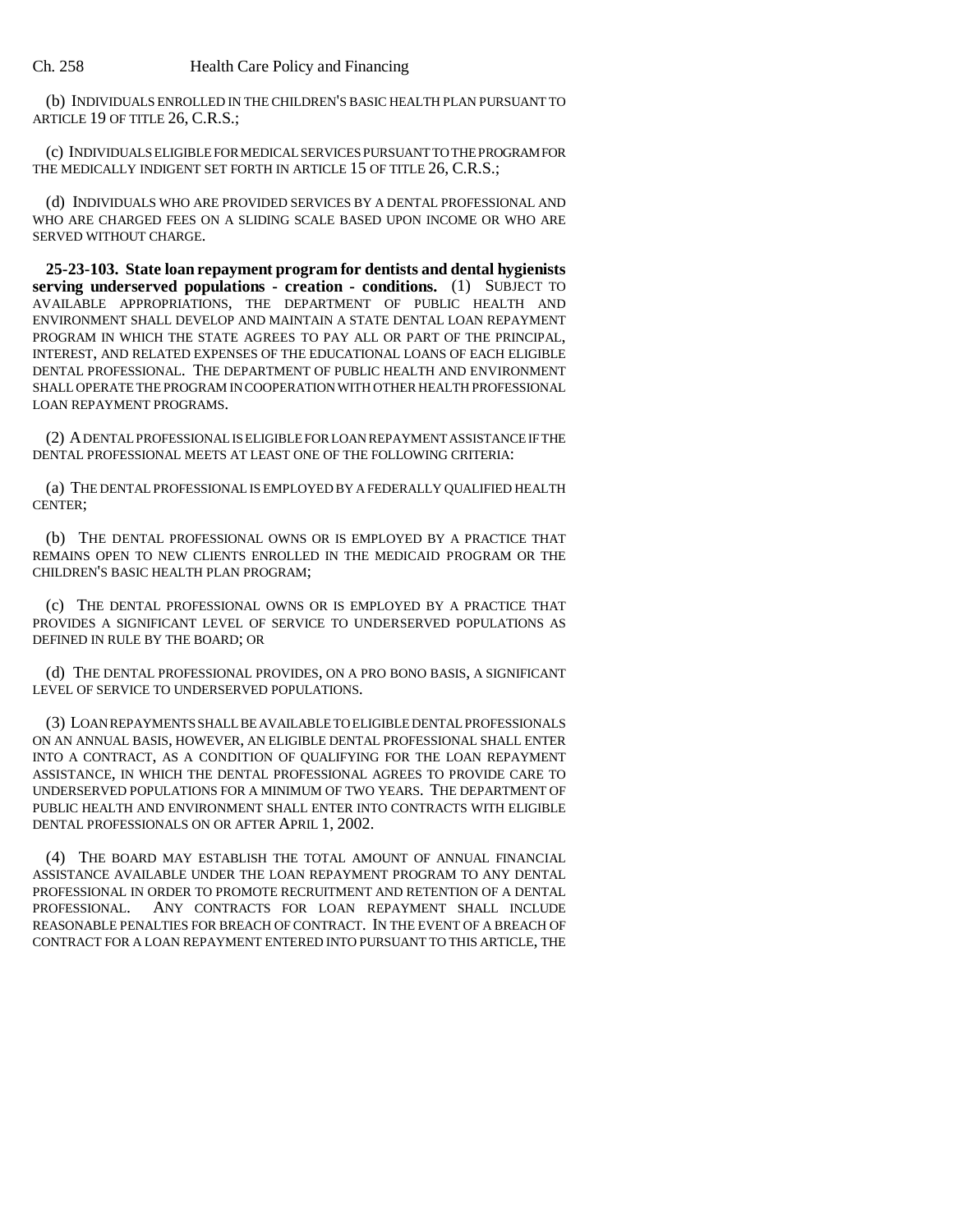DEPARTMENT OF PUBLIC HEALTH AND ENVIRONMENT SHALL BE RESPONSIBLE FOR ENFORCING THE CONTRACT AND COLLECTING ANY DAMAGES OR OTHER PENALTIES OWED.

(5) NOTHING IN THIS ARTICLE SHALL BE INTERPRETED TO CREATE A LEGAL ENTITLEMENT TO LOAN REPAYMENT ASSISTANCE. THE AMOUNT OF ASSISTANCE AVAILABLE IS LIMITED BY AVAILABLE APPROPRIATIONS.

(6) THE DEPARTMENT OF PUBLIC HEALTH AND ENVIRONMENT MAY APPLY FOR ANY AVAILABLE MATCHING FEDERAL FUNDS ON BEHALF OF AN ELIGIBLE DENTAL PROFESSIONAL AND SHALL USE SUCH FEDERAL FUNDS TO PROVIDE ALL OR PART OF THE FINANCING FOR LOAN REPAYMENT FOR AN ELIGIBLE DENTAL PROFESSIONAL.

(7) THE DEPARTMENT SHALL REPORT TO THE HEALTH, ENVIRONMENT, WELFARE AND INSTITUTIONS COMMITTEE OF THE HOUSE AND THE HEALTH, ENVIRONMENT, CHILDREN AND FAMILIES COMMITTEE OF THE SENATE ON THE STATUS OF THE PROGRAM NOT LATER THAN OCTOBER 1, 2004. SUCH REPORT SHALL ADDRESS THE SUCCESS OF THIS PROGRAM INCLUDING, THE NUMBER OF DENTAL PROFESSIONALS PARTICIPATING IN THE PROGRAM, THE COST-EFFECTIVENESS OF THE PROGRAM, THE APPROPRIATENESS OF THE FUNDING SOURCE, AND THE IMPACT OF THE PROGRAM ON THE AVAILABILITY OF DENTAL CARE TO UNDERSERVED POPULATIONS.

**25-23-104. Dental loan repayment fund - acceptance of grants and donations.** (1) THE STATE DENTAL LOAN REPAYMENT PROGRAM SHALL BE FUNDED BY MONEYS APPROPRIATED BY THE GENERAL ASSEMBLY SPECIFICALLY FOR SAID PROGRAM, MONEYS APPROPRIATED THERETO PURSUANT TO SUBSECTION (2) OF THIS SECTION, AND ANY MATCHING FUNDS OR CONTRIBUTIONS RECEIVED FROM ANY PUBLIC OR PRIVATE SOURCES. SUCH FUNDS SHALL BE TRANSMITTED TO THE TREASURER, WHO SHALL CREDIT THE SAME TO THE STATE DENTAL LOAN REPAYMENT FUND, WHICH FUND IS HEREBY CREATED. AT THE END OF ANY FISCAL YEAR, ALL UNEXPENDED AND UNENCUMBERED MONEYS IN THE FUND SHALL REMAIN THEREIN AND SHALL NOT BE CREDITED OR TRANSFERRED TO THE GENERAL FUND OR ANY OTHER FUND. MONEYS IN THE FUND SHALL BE USED TO PROVIDE LOAN REPAYMENT ASSISTANCE TO ELIGIBLE DENTAL PROFESSIONALS. MONEYS IN THE FUND MAY ALSO BE USED TO PAY FOR THE ADMINISTRATIVE COSTS OF THE DEPARTMENT OF PUBLIC HEALTH AND ENVIRONMENT TO IMPLEMENT THE LOAN REPAYMENT PROGRAM EXCEPT THAT ADMINISTRATIVE COSTS SHALL NOT EXCEED TEN PERCENT. FOR FISCAL YEAR 2001-02 ONLY, ADMINISTRATIVE COSTS SHALL NOT EXCEED THIRTY-SIX THOUSAND DOLLARS (\$36,000) AND MAY BE PAID FROM THE STATE DENTAL LOAN REPAYMENT FUND.

(2) BEGINNING IN FISCAL YEAR 2001-02, AND FOR EACH FISCAL YEAR THEREAFTER SO LONG AS THE STATE RECEIVES MONEYS PURSUANT TO THE MASTER SETTLEMENT AGREEMENT, THE GENERAL ASSEMBLY SHALL APPROPRIATE TO THE STATE DENTAL LOAN REPAYMENT FUND TWO HUNDRED THOUSAND DOLLARS FROM THE MONEYS ANNUALLY RECEIVED BY THE STATE PURSUANT TO THE MASTER SETTLEMENT AGREEMENT. THE GENERAL ASSEMBLY SHALL APPROPRIATE THE AMOUNT SPECIFIED IN THIS SUBSECTION (2) FROM MONEYS CREDITED TO THE TOBACCO LITIGATION SETTLEMENT CASH FUND CREATED IN SECTION 24-22-115, C.R.S. THE AMOUNT APPROPRIATED PURSUANT TO THIS SUBSECTION (2) SHALL BE IN ADDITION TO AND NOT IN REPLACEMENT OF ANY GENERAL FUND MONEYS APPROPRIATED TO THE STATE DENTAL LOAN REPAYMENT FUND.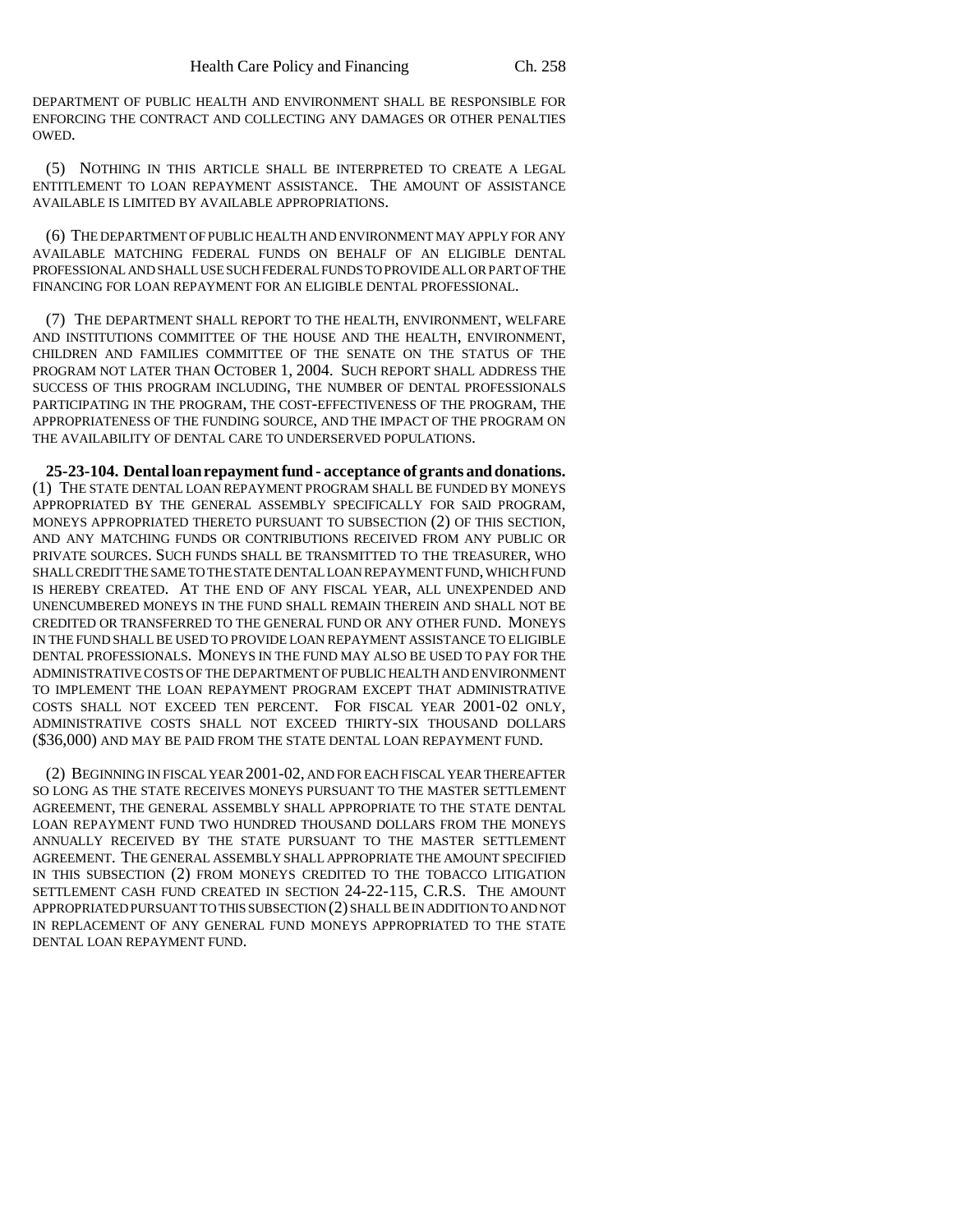(3) THE DEPARTMENT OF PUBLIC HEALTH AND ENVIRONMENT IS AUTHORIZED TO RECEIVE CONTRIBUTIONS, GRANTS, AND SERVICES FROM PUBLIC AND PRIVATE SOURCES TO CARRY OUT THE PURPOSES OF THIS ARTICLE.

**25-23-105. Board - rule-making authority.** THE BOARD IS AUTHORIZED TO PROMULGATE RULES NECESSARY TO IMPLEMENT THE LOAN REPAYMENT PROGRAM AUTHORIZED IN THIS ARTICLE, INCLUDING DETERMINING THE AMOUNT OF FINANCIAL ASSISTANCE AVAILABLE, ESTABLISHING THE CRITERIA IN SECTION 25-23-103 (2) FOR LOAN REPAYMENT ASSISTANCE, AND THE CRITERIA FOR DETERMINING WHAT CONSTITUTES A SIGNIFICANT LEVEL OF SERVICE TO UNDERSERVED POPULATIONS FOR PURPOSES OF QUALIFYING FOR LOAN REPAYMENT ASSISTANCE, AND ESTABLISHING CRITERIA FOR PRIORITIZING THE REPAYMENT OF LOANS IF THERE ARE INSUFFICIENT MONEYS IN THE STATE DENTAL LOAN REPAYMENT FUND.

**SECTION 2.** 24-75-1104 (1) (b) and (2), Colorado Revised Statutes, are amended, and the said 24-75-1104 (1) is further amended BY THE ADDITION OF A NEW PARAGRAPH, to read:

**24-75-1104. Use of settlement moneys - programs.** (1) For the 2000-01 fiscal year and for each fiscal year thereafter, the following programs shall receive appropriations in the specified amounts from the settlement moneys annually received by the state:

(b) The children's basic health plan trust created in section 26-19-105, C.R.S., shall receive ten NINE million EIGHT HUNDRED THOUSAND dollars;

(b.5) THE STATE DENTAL LOAN REPAYMENT PROGRAM CREATED IN ARTICLE 23 OF TITLE 25, C.R.S., SHALL RECEIVE TWO HUNDRED THOUSAND DOLLARS;

(2) The general assembly shall appropriate the amounts specified in subsection (1) of this section from moneys credited to the tobacco litigation settlement cash fund created in section 24-22-115. Any amount of unencumbered settlement moneys remaining in the fund of any program specified in subsection (1) of this section, except the children's basic health plan trust created in section 26-19-105, C.R.S., AND THE STATE DENTAL LOAN REPAYMENT FUND CREATED IN SECTION 25-23-104, C.R.S., at the end of any fiscal year shall be transferred to the tobacco litigation settlement trust fund created in section 24-22-115.5.

**SECTION 3.** 26-19-105 (2.5), Colorado Revised Statutes, is amended to read:

**26-19-105. Trust - created.** (2.5) Beginning in FOR fiscal year 2000-01, and for each fiscal year thereafter so long as the state receives moneys pursuant to the master settlement agreement, the general assembly shall appropriate to the trust ten million dollars from the moneys annually received by the state FOR SAID FISCAL YEAR pursuant to the master settlement agreement. BEGINNING IN FISCAL YEAR 2001-02, AND FOR EACH FISCAL YEAR THEREAFTER SO LONG AS THE STATE RECEIVES MONEYS PURSUANT TO THE MASTER SETTLEMENT AGREEMENT, THE GENERAL ASSEMBLY SHALL APPROPRIATE TO THE TRUST NINE MILLION EIGHT HUNDRED THOUSAND DOLLARS FROM THE MONEYS ANNUALLY RECEIVED BY THE STATE PURSUANT TO THE MASTER SETTLEMENT AGREEMENT. The general assembly shall appropriate the amount specified in this subsection (2.5) from moneys credited to the tobacco litigation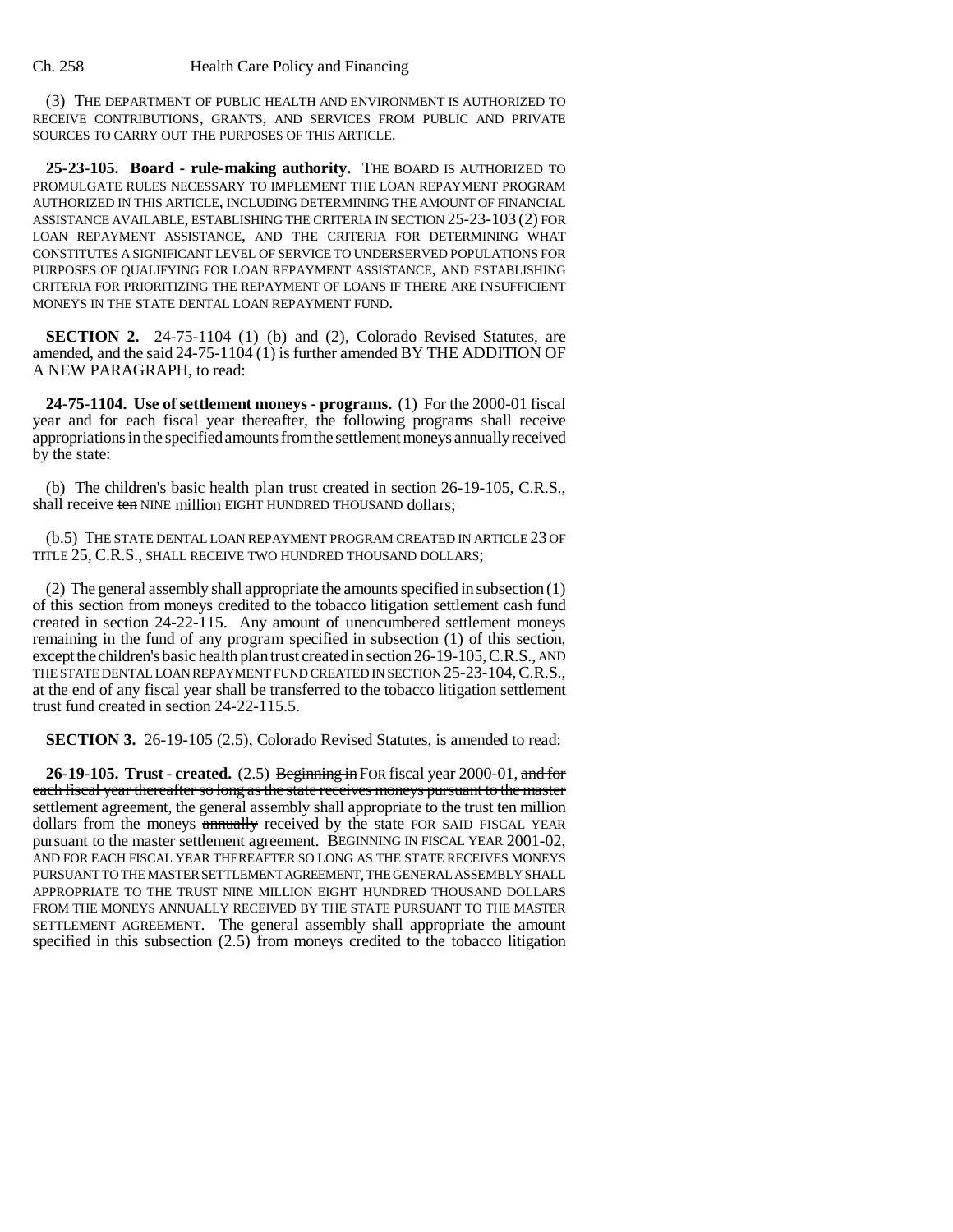settlement cash fund created in section 24-22-115, C.R.S. The amount appropriated pursuant to this subsection (2.5) shall be in addition to and not in replacement of any general fund moneys appropriated to the trust.

**SECTION 4.** 25-1-107 (1), Colorado Revised Statutes, is amended BY THE ADDITION OF A NEW PARAGRAPH to read:

**25-1-107. Powers and duties of the department - repeal.** (1) The department has, in addition to all other powers and duties imposed upon it by law, the following powers and duties:

(kk) TO IMPLEMENT THE STATE DENTAL LOAN REPAYMENT PROGRAM CREATED IN ARTICLE 23 OF THIS TITLE.

**SECTION 5. Appropriation - adjustments to the 2001 long bill.** (1) In addition to any other appropriation, for the fiscal year beginning July 1, 2001, there is hereby appropriated, out of any moneys in the tobacco litigation settlement cash fund created in section 24-22-115, Colorado Revised Statutes, to the state dental loan repayment fund, created in section 25-23-104, Colorado Revised Statutes, the sum of two hundred thousand dollars (\$200,000), and such sum and 0.4 FTE, or so much thereof as may be necessary, is further appropriated to the department of public health and environment, for the state dental loan repayment program created in article 23 of title 25, Colorado Revised Statutes.

(2) In addition to any other appropriation, there is hereby appropriated to the department of law, for the fiscal year beginning July 1, 2001, the sum of twelve thousand eight hundred thirty-six dollars (\$12,836) and 0.1 FTE, or so much as may be necessary, for the provision of legal services to the department of public health and environment for the implementation of this act. Said sum shall be from cash funds exempt received from the department of public health and environment out of the appropriation made in subsection (1) of this section.

(3) In addition to any other appropriation, there is hereby appropriated, out of any moneys in the general fund not otherwise appropriated, to the department of health care policy and financing, medical programs administration, for medicaid management information system costs, for the fiscal year beginning July 1, 2001, the sum of four hundred thirty-six dollars (\$436), or so much thereof as may be necessary, for the implementation of this act. Said sum shall be subject to the "(M)" notation as defined in the annual general appropriation act. In addition to said sum, the general assembly anticipates that, for the fiscal year beginning July 1, 2001, the department of health care policy and financing will receive the sum of one thousand three hundred eight dollars (\$1,308) in federal funds for the implementation of this act. Although the federal funds are not appropriated in this act, they are noted for the purpose of indicating the assumptions used relative to these funds.

(4) In addition to any other appropriation, there is hereby appropriated, out of any moneys in the general fund not otherwise appropriated, to the department of health care policy and financing, medical services premiums, for the fiscal year beginning July 1, 2001, the sum of ninety-six thousand one hundred fifteen dollars (\$96,115), or so much thereof as may be necessary, for the implementation of this act. Said sum shall be subject to the "(M)" notation as defined in the annual general appropriation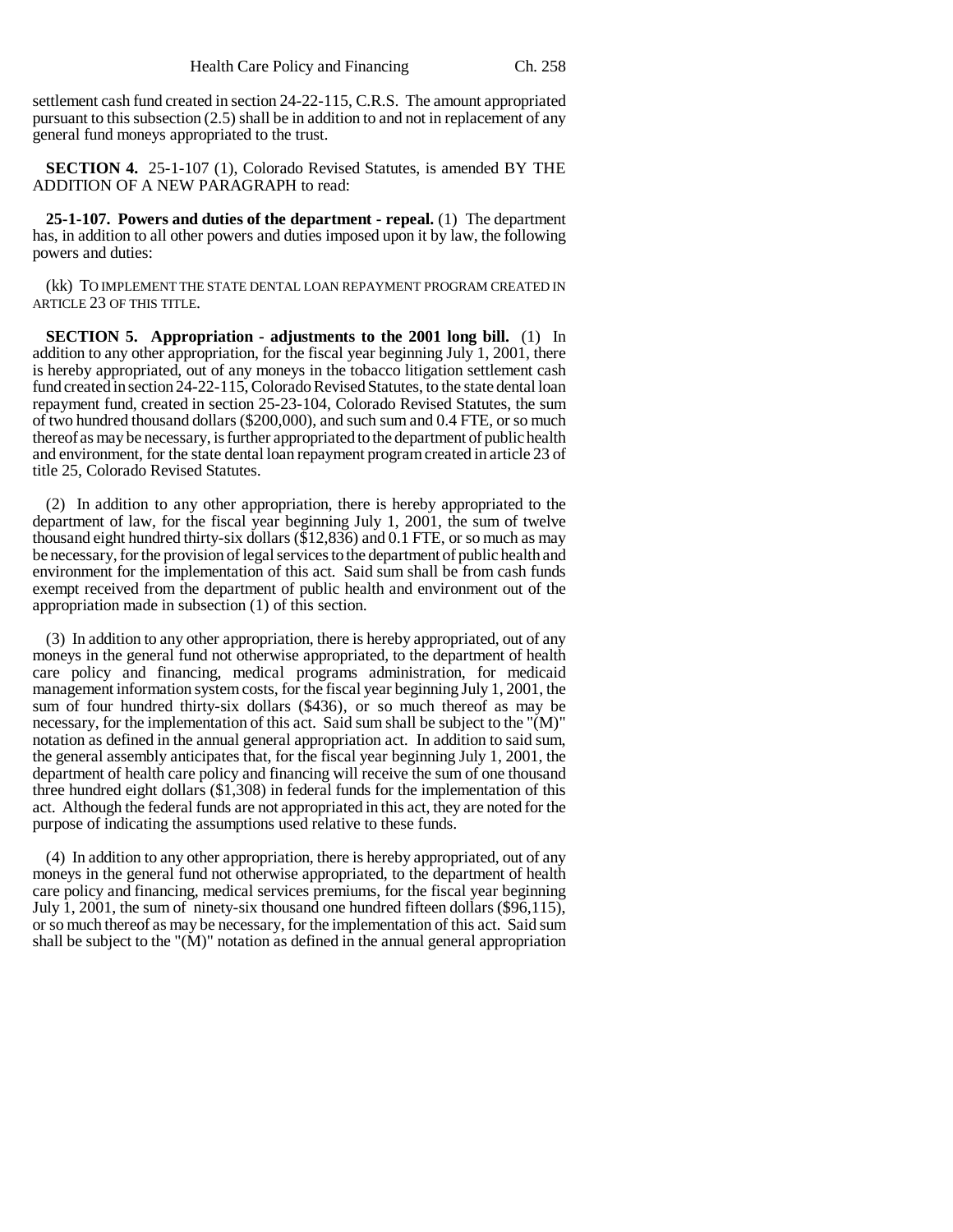act. In addition to said sum, the general assembly anticipates that, for the fiscal year beginning July 1, 2001, the department of health care policy and financing will receive the sum of ninety-six thousand one hundred fourteen dollars (\$96,114) in federal funds for the implementation of this act. Although the federal funds are not appropriated in this act, they are noted for the purpose of indicating the assumptions used relative to these funds.

(5) In addition to any other appropriation, there is hereby appropriated, out of any moneys in the children's basic health plan trust created in section 26-19-105, C.R.S., not otherwise appropriated, to the department of health care policy and financing, indigent care program, children's basic health plan dental benefit costs, for the fiscal year beginning July 1, 2001, the sum of ninety-six thousand eight hundred ninety-three dollars (\$96,893), or so much thereof as may be necessary, for the implementation of this act. Said sum shall be subject to the "(M)" notation as defined in the annual general appropriation act. In addition to said sum, the general assembly anticipates that, for the fiscal year beginning July 1, 2001, the department of health care policy and financing will receive the sum of one hundred seventy-nine thousand nine hundred forty-five dollars (\$179,945) in federal funds for the implementation of this act. Although the federal funds are not appropriated in this act, they are noted for the purpose of indicating the assumptions used relative to these funds.

(6) For the implementation of this act, appropriations made in the annual general appropriation act for the fiscal year beginning July 1, 2001, shall be adjusted as follows: The appropriation to the department of health care policy and financing, indigent care program, H.B. 97-1304 children's basic health plan trust, created in section 26-19-105, C.R.S., is decreased by two hundred thousand dollars (\$200,000). Said sum shall be from the tobacco litigation settlement cash fund created in section 24-22-115, C.R.S.

(7) It is the intent of the general assembly that the general fund appropriation in subsections (3) and (4) of this section for the implementation of this act shall be derived from savings generated from the implementation of the provisions of H.B. 01-1343, as enacted during the first regular session of the sixty-third general assembly.

**SECTION 6. Effective date.** (1) This act shall take effect upon passage.

(2) Notwithstanding the provisions of subsection (1) of this section, this act shall only take effect if:

(a) The final fiscal estimate for H.B. 01-1343, as reflected in the appropriations clause for said act, shows a net general fund savings that is equal to or greater than the final general fund fiscal estimate for this act, as reflected in section 5 of this act; and

(b) H.B. 01-1343 is enacted at the first regular session of the sixty-third general assembly and becomes law.